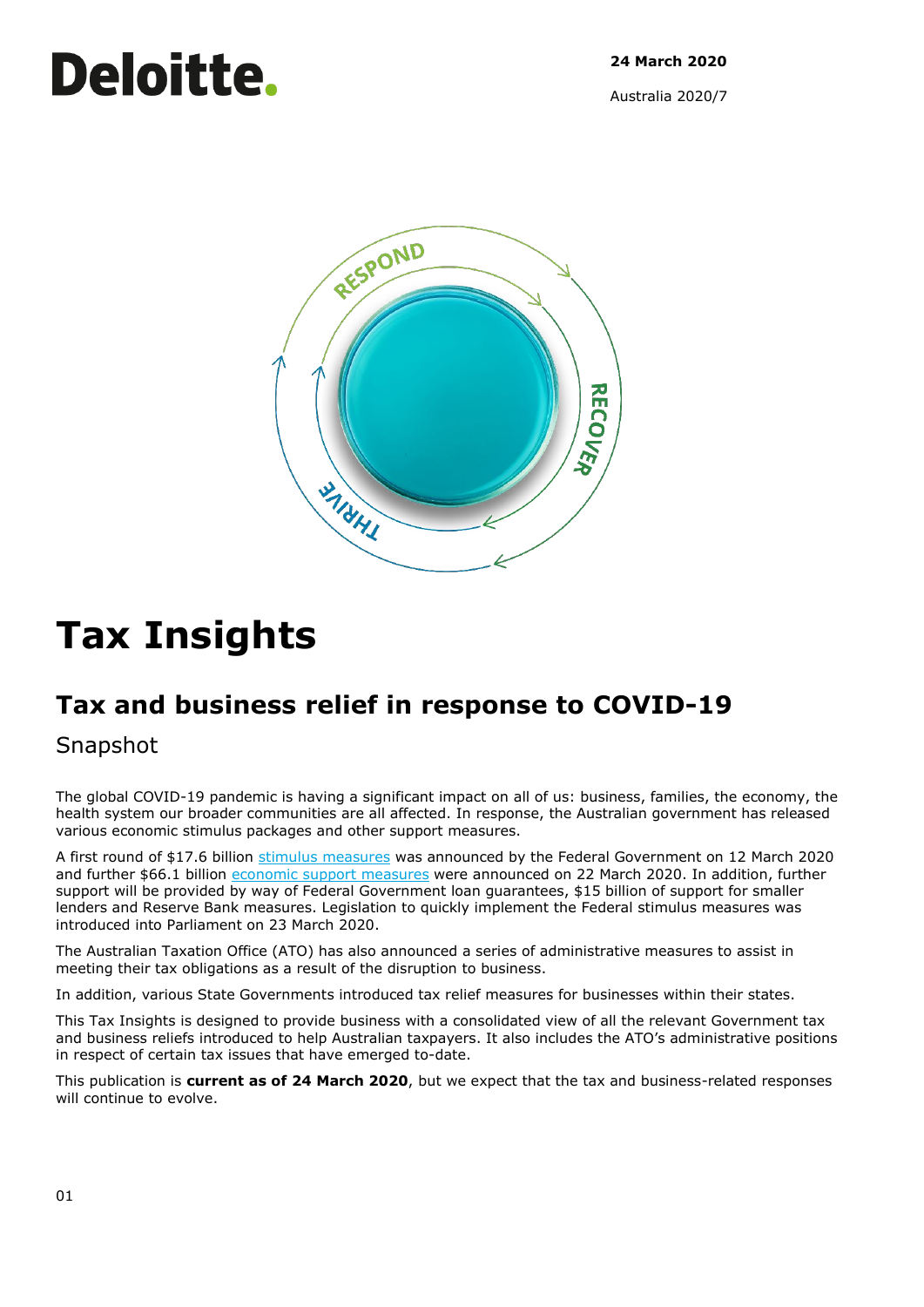#### **Legislation**

Extensive legislation was introduced and passed by Parliament on **23 March 2020.** The Explanatory Memorandum (EM) is almost 250 pages, and the main bill (Coronavirus Economic Response Package Omnibus Bill 2020) is almost 100 pages. This legislation received Royal Assent on 24 March 2020.

The legislative package contains a number of bills to implement the Government's economic response:

- Coronavirus Economic Response Package Omnibus Bill 2020 (the Omnibus Bill)
- Guarantee of Lending to Small and Medium Enterprises (Coronavirus Economic Response Package) Bill 2020
- Australian Business Growth Fund (Coronavirus Economic Response Package) Bill 2020
- Assistance for Severely Affected Regions (Special Appropriation) (Coronavirus Economic Response Package) Bill 2020
- Structured Finance Support (Coronavirus Economic Response Package) Bill 2020
- Appropriation (Coronavirus Economic Response Package) Bill (No 1) 2019-2020
- Appropriation (Coronavirus Economic Response Package) Bill (No 2) 2019-2020
- Boosting Cash Flow for Employers (Coronavirus Economic Response Package) Bill 2020

Of most relevance from a tax and business perspective, the Omnibus Bill introduces the following measures

- Schedule 1 Enhancing the Instant Asset Write-Off
- Schedule 2 Backing business investment
- Schedule 3 Boosting cash flow for employers and Boosting Cash Flow for Employers (Coronavirus Economic Response Package) Bill 2020
- Schedule 4 Stimulus payments to households to support growth
- Schedule 7 Assistance for apprentices and trainees and the aviation sector
- Schedule 8 Providing flexibility in the Corporations Act
- Schedule 10 Superannuation drawdowns
- Schedule 11 Additional support for income support recipients
- Schedule 12 Temporary relief for financially distressed individuals and businesses
- Schedule 13 Early release of superannuation
- Schedule 14 Medicare levy and Medicare levy surcharge low-income thresholds
- Schedule 15 Delaying the next intergenerational report to 2021

In view of the extensive material contained in the relevant bills and the EM, prior to the publication of this Tax Insights (as at 23 March 2020), we have only had limited opportunity to review the proposed law. Where relevant, some comments based on the bills are included below. Further analysis based on the proposed law will be undertaken shortly.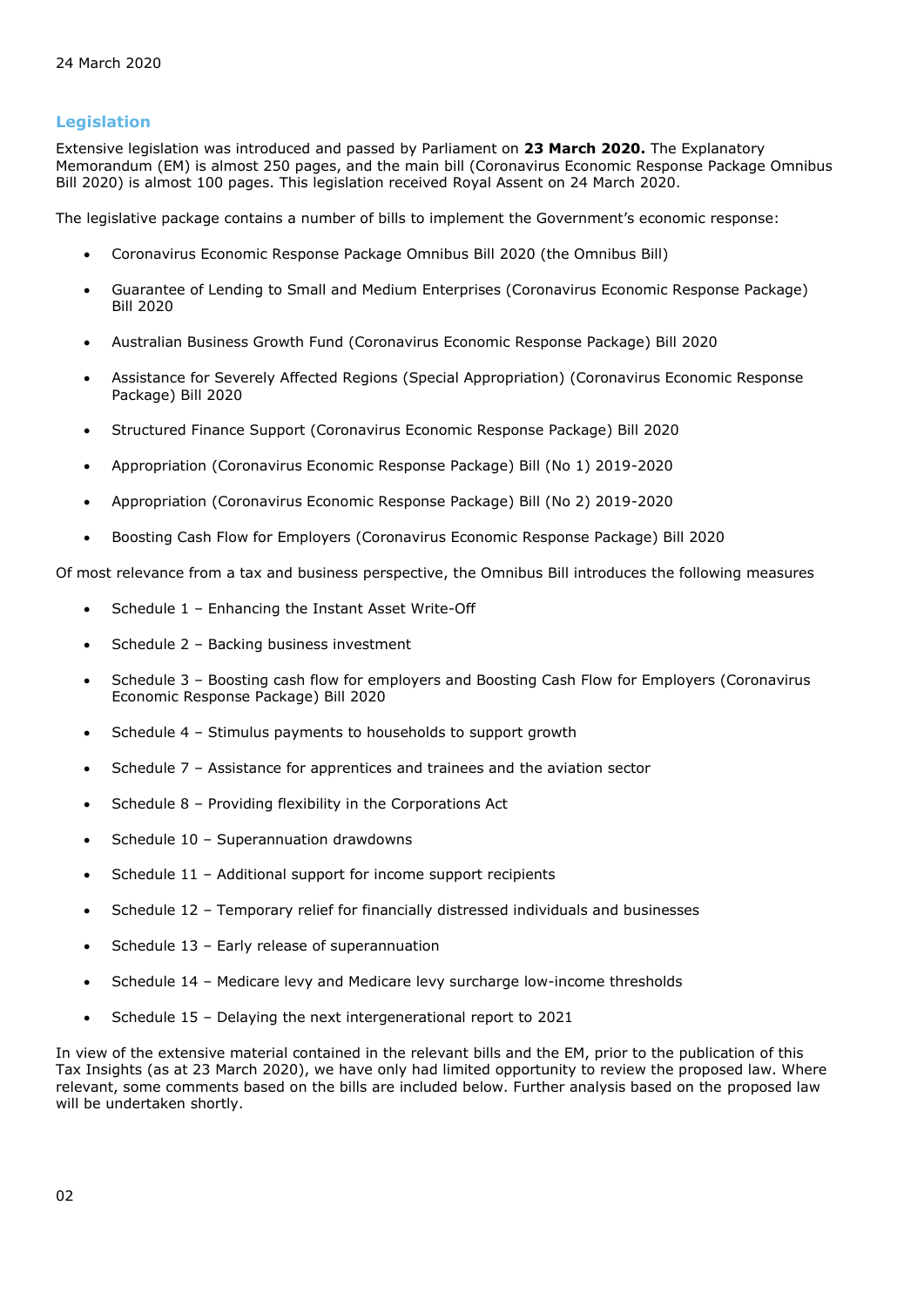### **Federal response: Stages 1 and 2**

The first \$17.6 billion stimulus package was announced on 12 March 2020 and a further \$66.1 billion economic support package was announced just 10 days later, on 22 March 2020.

The Government's economic response is designed to support businesses in managing short-term cash flow challenges, provide support to individuals, severely affected communities and regions, and to ensure the continued flow of credit in the Australian economy. In this regard, it comprises various assistance measures, targeting 3 key areas:

- Supporting individuals and households;
- Supporting businesses; and
- Supporting the line of credit.

The timing of key measures is summarised in Table 1 below.

#### **Table 1: Timing of Assistance** (extract from this **Treasury Factsheet**)

| <b>Date</b>                                                           | <b>Support</b>                                                   |  |  |  |  |
|-----------------------------------------------------------------------|------------------------------------------------------------------|--|--|--|--|
|                                                                       |                                                                  |  |  |  |  |
| Immediately, with deductions to be<br>included in 2019-20 tax returns | Increased instant asset write off                                |  |  |  |  |
| <b>Immediately</b>                                                    | Temporarily reduced minimum drawdown rates for<br>superannuation |  |  |  |  |
| Immediately, with deductions to be<br>included in 2019-20 tax returns | Backing business investment - accelerated<br>depreciation        |  |  |  |  |
| As soon as practicable                                                | Support for Coronavirus-affected regions and<br>communities      |  |  |  |  |
| <b>From 31 March 2020</b>                                             | First round of \$750 payments to support households              |  |  |  |  |
| <b>Applications from early-April</b>                                  | Assistance for existing apprentices and trainees                 |  |  |  |  |
| <b>Applications from mid-April 2020</b>                               | Temporary early release of superannuation                        |  |  |  |  |
| From 27 April 2020                                                    | Income support and a Coronavirus supplement                      |  |  |  |  |
| From 28 April 2020                                                    | First phase of Boosting Cash Flow for Employers                  |  |  |  |  |
| <b>From 1 May 2020</b>                                                | Increased transfer payments from reduced deeming<br>rates        |  |  |  |  |
| <b>From 13 July 2020</b>                                              | Second round of \$750 payments to support<br>households          |  |  |  |  |
| <b>From 21 July 2020</b>                                              | Second phase of Boosting Cash Flow for Employers                 |  |  |  |  |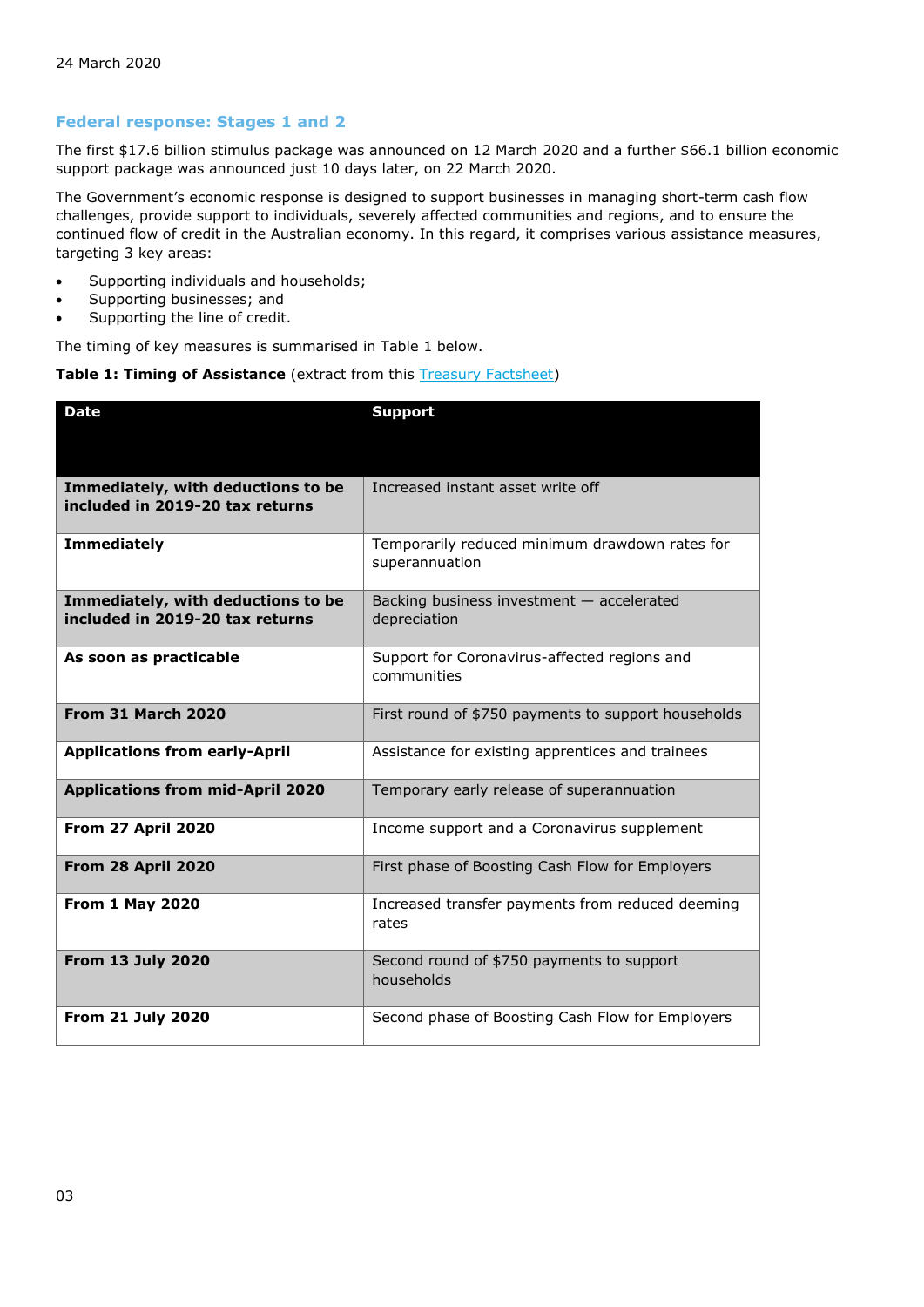### **Budget implications**

The Federal Government announcements include estimated revenue impacts over the forward estimates (2019- 20 through to 2023-24), showing a total cost to the Budget of \$63.7 billion. The largest single contributor to this is Boosting Cash Flow for Employers (\$31.9B) followed by Income Support for Households (\$14.1B). However, even though these figures are for the period to 2023-24, 97% of the forecast revenue impact falls in the current year and the 2020-21 year.

In other words, the Government response so far is assuming that the extraordinary measures will have a significant financial impact principally only over two financial years. It remains to be seen whether the Budget impact will increase over the current year and the 2020-21 year, and whether the Budget impacts extend beyond those two years.

### **Cash flow assistance for Small and Medium-sized Entities (SMEs)**

#### **Boosting cash flow for employers**

The 'Boosting Cash Flow for Employers' measure was first announced as part of the Government's economic stimulus package of 12 March, and further enhanced on 22 March. The summary below focusses on the position after the 22 March announcements.

This measure aims to ease business cash flow via the 'Boosting Cash Flow for Employers' payment of between \$20,000 - \$100,000, as follows:

- SMEs and not-for-profit entities with aggregated annual turnover **under \$50 million**<sup>1</sup> that employ workers will receive a **tax-free** amount.
- Eligible SMEs must be active employers established prior to 12 March 2020 (or registered charities, even if established after that date).
- This benefit is effectively in 2 phases:
	- o Phase 1: Based on Business Activity Statements (BAS) lodged from April to July 2020; and
	- o Phase 2 (Additional Payment): Based on BAS lodged from July to October 2020.
- The maximum payment under each Phase is \$50,000. As a matter of administrative simplicity, the amount of the Additional Payment will be equal to the payments received under Phase 1.
- The ATO will first deliver the Phase 1 cash flow boost as a credit to eligible employers upon lodgement of the March 2020 activity statements (whether quarterly or monthly), due to be lodged in late April 2020.
	- o Quarterly lodgers will be eligible to receive the payment for the quarters ending March 2020 and June 2020. Monthly lodgers will be eligible to receive the payment for the March, April, May and June 2020 lodgements.
- Under Phase 1, eligible employers that withhold tax on their employees' salary and wages will receive a payment equal to 100 per cent of the amount withheld, up to a maximum payment of \$50,000.
- Eligible employers that pay salary and wages will receive a minimum payment of \$10,000, even if they are not required to withhold tax.
- The ATO will first deliver the Phase 2 'Additional Payment' as a credit to eligible employers upon lodgement of the June 2020 activity statements (whether quarterly or monthly), due to be lodged in late July 2020.
	- $\circ$  Ouarterly lodgers will be eligible to receive the payment for the quarters ending June 2020 and September 2020. Monthly lodgers will be eligible to receive the payment for the June, July, August and September 2020 lodgements.
- Eligible entities must continue to be active to receive the Additional Payment equal to the total of all of the 'Boosting Cash Flow for Employers' payments they have received. This means that eligible entities will receive at least \$20,000 under both Phases, up to a total of \$100,000.

See this **Treasury Factsheet** and the **ATO** website for more details.

<sup>&</sup>lt;sup>1</sup> Generally based on prior years' turnover.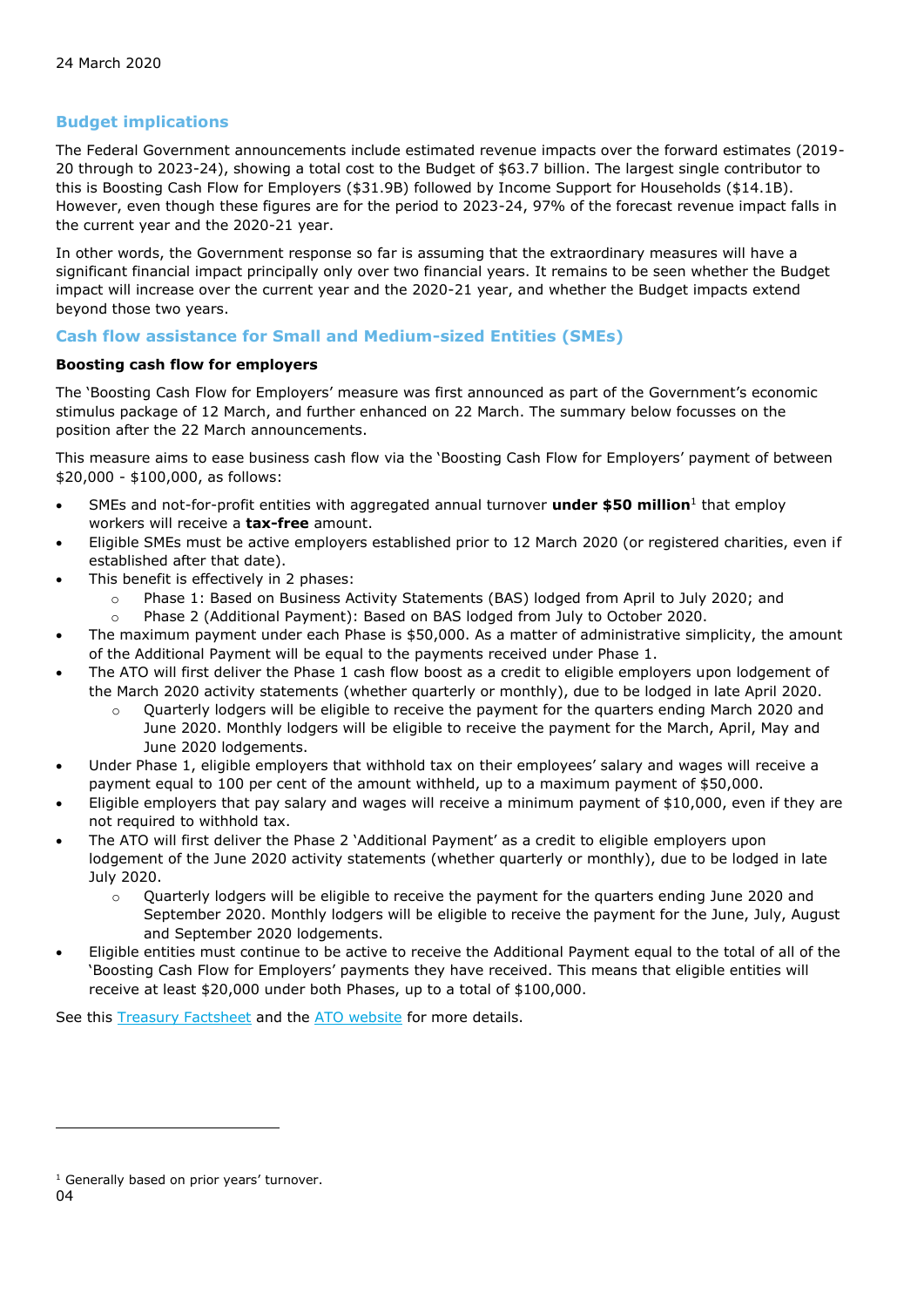#### **Preliminary comments from an initial review of the legislative package**

An entity will be eligible for this measure if it is either:

- A small business entity, as defined in section 328-110 of the *Income Tax Assessment Act 1997 (ITAA 97)* which, *inter alia*, refers to turnover of less than \$10 million; or
- A medium business entity: effectively defined as an entity which would be a small business entity if each reference in Subdivision 328-C of the *ITAA 97* which refers to \$10 million was instead a reference to \$50 million.

The relevant turnover amount is effectively determined either by reference to:

- The actual turnover for the most recent income year for which there is an assessment in respect of the entity; or
- The Commissioner is satisfied on a reasonable basis that the turnover for the income year including 1 January 2020 for quarterly lodgers, or 1 March 2020 for monthly lodgers (i.e., the year ended 30 June 2020 or 31 December 2020) is less than \$50 million.

In respect of medium entities, it is noted that the linkage to subdivision 328-C of the *ITAA 97* includes a reference to section 328-115. This provides that in determining the aggregated turnover of an entity, it is necessary to have regard to connected entities and affiliates. On the other hand, the EM notes that the turnover test is to be based on information "known to the Commissioner" so as to permit "payment to these entities without further information or analysis".

This EM comment implies that the turnover test is to be applied based on the turnover of the relevant entity, which will be known to the Commissioner based on the previously filed tax return information taken into account in making the most recent assessment of the entity. It is expected that the application of the turnover test in practice will be clarified.

Importantly, the second test above allows these provisions to apply to entities who have not previously been assessed, or entities which "have gone through a significant change in circumstances since their most recent assessment". As it is likely that turnover for some businesses will significantly reduce in the current financial year, it will be the case that certain businesses which previously had a turnover in excess of \$50 million will fall below that amount in the current year, and should therefore become eligible for this measure.

An entity that is a not-for-profit body will be treated as carrying on a business for the purposes of this measure.

#### **Enhancements to the Instant Asset Write-Off (IAWO)**

- The threshold for assets eligible for the IAWO has been increased from \$30,000 to **\$150,000** and is available to businesses with aggregated annual **turnover of less than \$500 million**, until **30 June 2020**.
- The IAWO applies "from announcement" (12 March 2020) to new or second-hand assets first used or installed ready for use in this timeframe. As the relevant deadline is only some three and a half months away, taxpayers will need to act quickly, especially for any asset with a delivery lead time.
- The threshold applies on a per asset basis, so eligible businesses can immediately write-off multiple assets, thereby providing cash flow benefits to these businesses.
- Eligible assets are assets for which a decline in value (i.e. tax depreciation) is deducted under section 40- 25 of the *ITAA 1997*. An exclusion applies for assets that do not currently qualify for simplified depreciation rules. These include capital works deductions, software allocated to a software development pool, horticultural plants including grapevines, assets allocated to a low-value assets pool and assets that are leased out or expected to be leased out for more than 50% of the time on a depreciating asset lease.
- The IAWO will revert to \$1,000 for small businesses (turnover less than \$10 million) from 1 July 2020.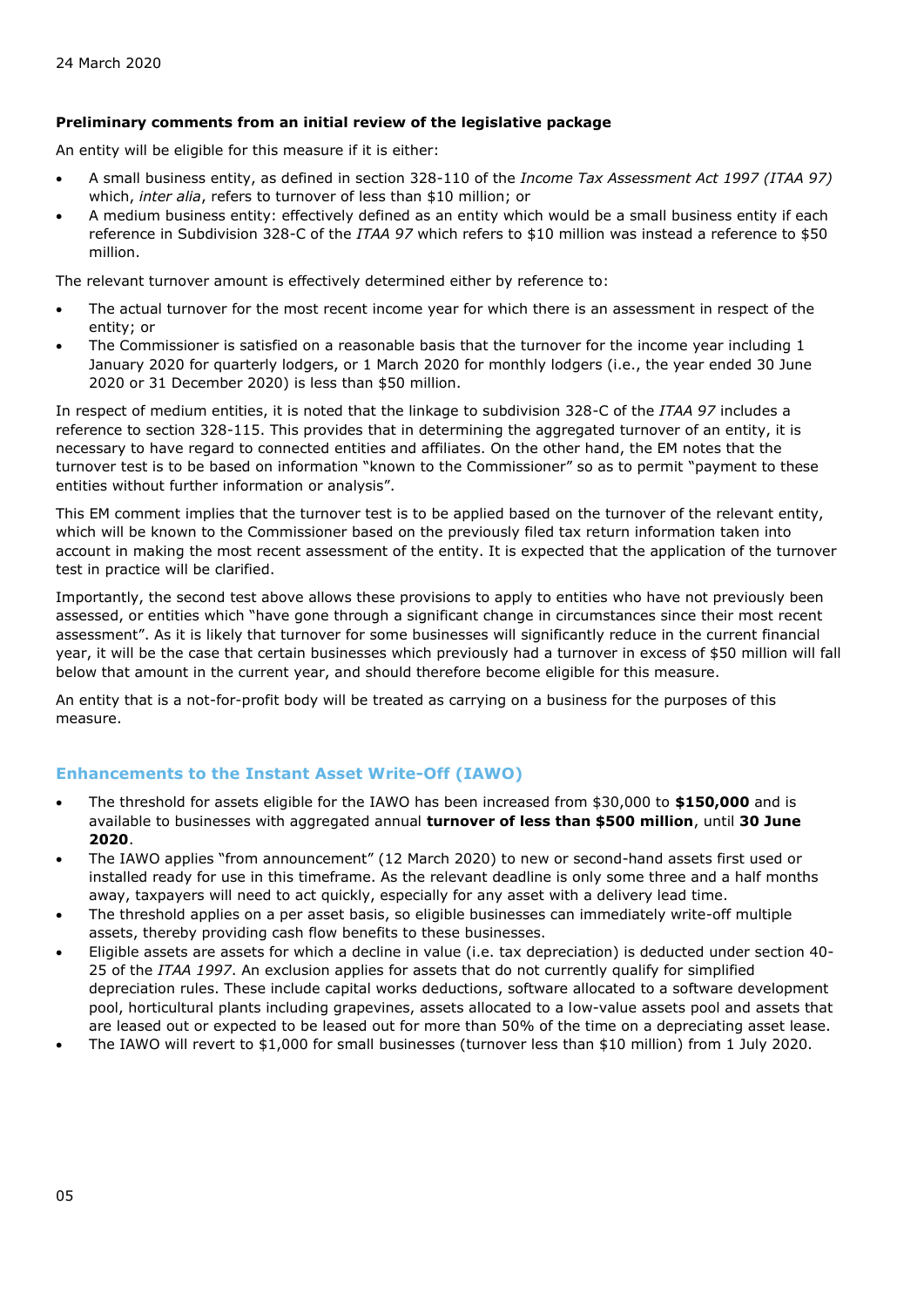### **Backing business investment (BBI) - accelerated depreciation**

- The BBI or accelerated depreciation incentive offers an immediate deduction of 50% for eligible expenditure that does not fall within the above instant asset write-off, either because the item exceeds the \$150,000 threshold, or the item is not first used or installed ready for use by 30 June 2020.
- Businesses with aggregated annual **turnover less than \$500 million** will be able to deduct 50% of the cost of an eligible asset at the time of installation, with existing depreciation rules applying to the balance of the asset's cost. Therefore, eligible companies will be able to claim the immediate deduction of 50%, plus the Division 40 depreciation deduction with respect to the balance of the asset's cost, in the year the asset is installed (see example below).
- Eligible assets refer to new assets that can be depreciated under Division 40 of the *ITAA 1997* (i.e., plant, equipment and specified intangible assets, such as patents) acquired after the announcement (12 March 2020) and first used or installed by **30 June 2021**.
- This incentive does not apply to second-hand Division 40 assets, or buildings and other capital works depreciable under Division 43.

#### **Example**

A company with turnover of \$400 million purchases a depreciable asset costing \$250,000 on 1 July 2020, which is put to use immediately. The taxpayer has a 30 June year end. The asset depreciates uniformly over its effective life of 5 years and the company has a 30% income tax rate.

A comparison of the tax deduction calculations under existing rules and under the BBI is shown in Table 2.

#### **Table 2: Tax depreciation comparison**

|                                       | Year 1   | Year 2   | Year 3   | Year 4   | Year 5   | Total $($ \$ $)$ |  |
|---------------------------------------|----------|----------|----------|----------|----------|------------------|--|
|                                       | FY 20-21 | FY 21-22 | FY 22-23 | FY 23-24 | FY 24-25 |                  |  |
| <b>Existing rules</b>                 |          |          |          |          |          |                  |  |
| <b>Depreciation</b><br>expense $(*)$  | 50,000   | 50,000   | 50,000   | 50,000   | 50,000   | 250,000          |  |
| Cash tax<br>benefit (\$)              | 15,000   | 15,000   | 15,000   | 15,000   | 15,000   | 75,000           |  |
| <b>BBI</b> - accelerated depreciation |          |          |          |          |          |                  |  |
| <b>Immediate</b><br>deduction (\$)    | 125,000  | -        |          |          |          | 125,000          |  |
| <b>Depreciation</b><br>expense (\$)   | 25,000   | 25,000   | 25,000   | 25,000   | 25,000   | 125,000          |  |
| Cash tax<br>benefit $(*)$             | 45,000   | 7,500    | 7,500    | 7,500    | 7,500    | 75,000           |  |

See this [Treasury Factsheet](https://treasury.gov.au/sites/default/files/2020-03/Fact_Sheet-Delivering_support_for_business_investment.pdf) for more details on the IAWO and BBI.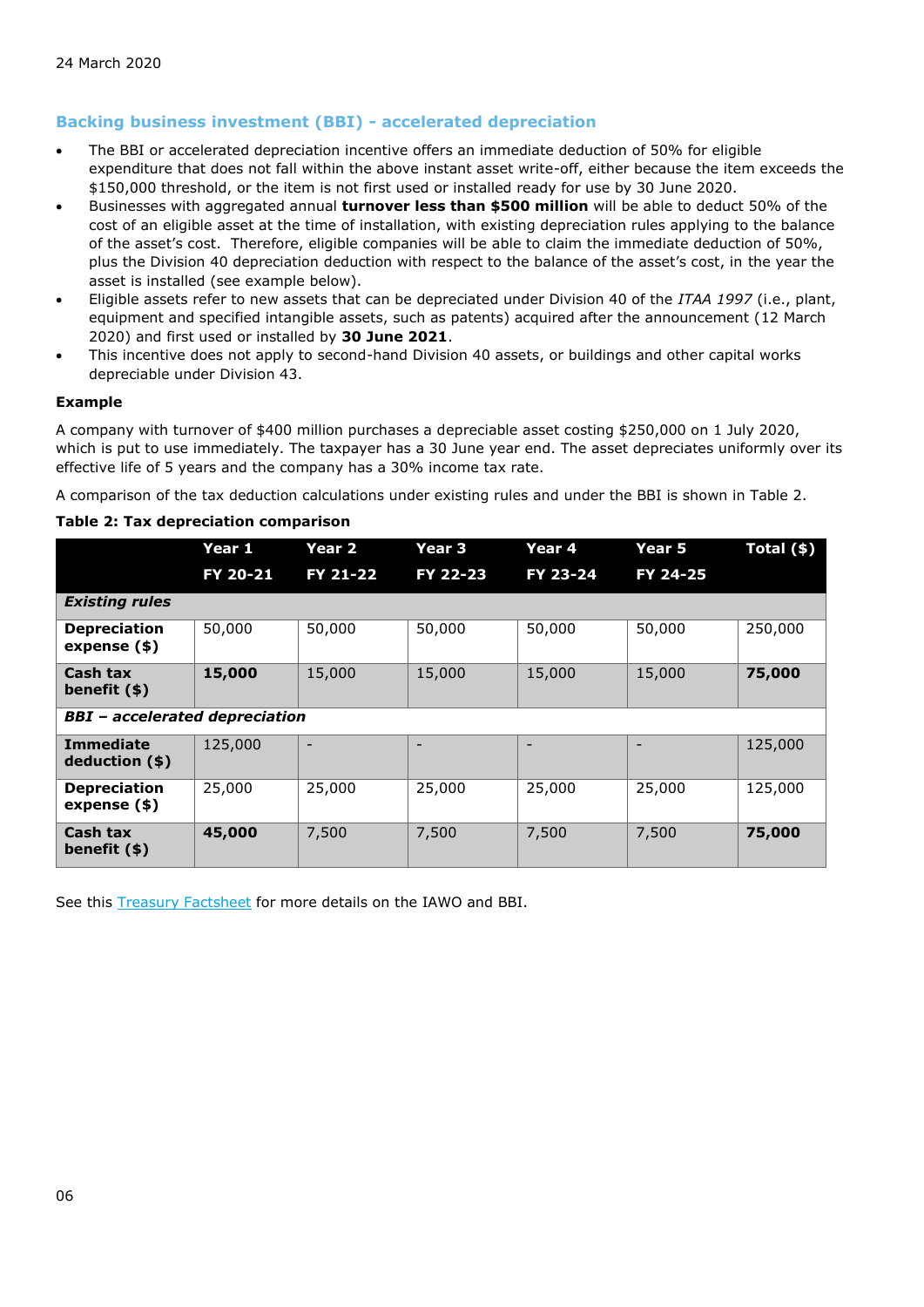#### **Research and Development (R&D) perspectives on IAWOs and accelerated depreciation**

Notably, where tangible depreciating assets are installed and used for R&D purposes before 30 June 2021, para 2.25 of the EM explicitly confirms that the accelerated depreciation component can be included in eligible R&D expenditure for the relevant income year.

The same applies to any IAWO amounts that are calculated under both the current and amended section 40- 82. That is, the increased IAWO amounts, to a maximum of cost, can be included in R&D expenditure to the extent that each asset is installed and used for eligible R&D purposes located in Australia before 30 June 2020.

Practically this means that, under the revised thresholds from 12 March 2020:

- Refundable R&D taxpayers with aggregated turnover of less than \$20 million in a tax loss situation could obtain a maximum cash refund of \$65,250 per asset. Profitable entities could obtain a 16% additional net tax benefit of \$24,000 per asset.
- Non-refundable base rate R&D entities (aggregated turnover of \$20 million \$50 million) could obtain an additional net tax benefit of 11%, amounting to a maximum of \$16,500 per asset.
- R&D entities with an aggregated turnover of \$50 million \$500 million could obtain an additional net tax benefit of 8.5%, a maximum of \$12,750 per asset.

However, in contrast, any taxpayers seeking to claim an IAWO amount under the simplified depreciation rules in subdivision 328-D should not **use** tangible depreciating assets for any R&D purposes before 30 June 2020, to ensure that the entitlement to the IAWO is not endangered.

#### **Assistance for employers with apprentices/trainees**

To help small businesses support and retain their apprentices and trainees, the Government has introduced a wage subsidy payment:

- Small businesses (i.e. those employing fewer than 20 full-time employees) with apprentices or trainees can apply for a wage subsidy of 50% of the relevant wages for up to 9 months from 1 January 2020 to 30 September 2020.
- Employers will be reimbursed up to a maximum of \$21,000 per eligible apprentice or trainee (\$7,000 per quarter).
- Employers can register from early April 2020 and final claims for payment must be lodged by 31 December 2020. Further information can be found on the Department of Education, Skills and Employment [website](https://www.employment.gov.au/) or the Australian Apprenticeships [website.](https://www.employment.gov.au/apprenticeships-and-traineeships)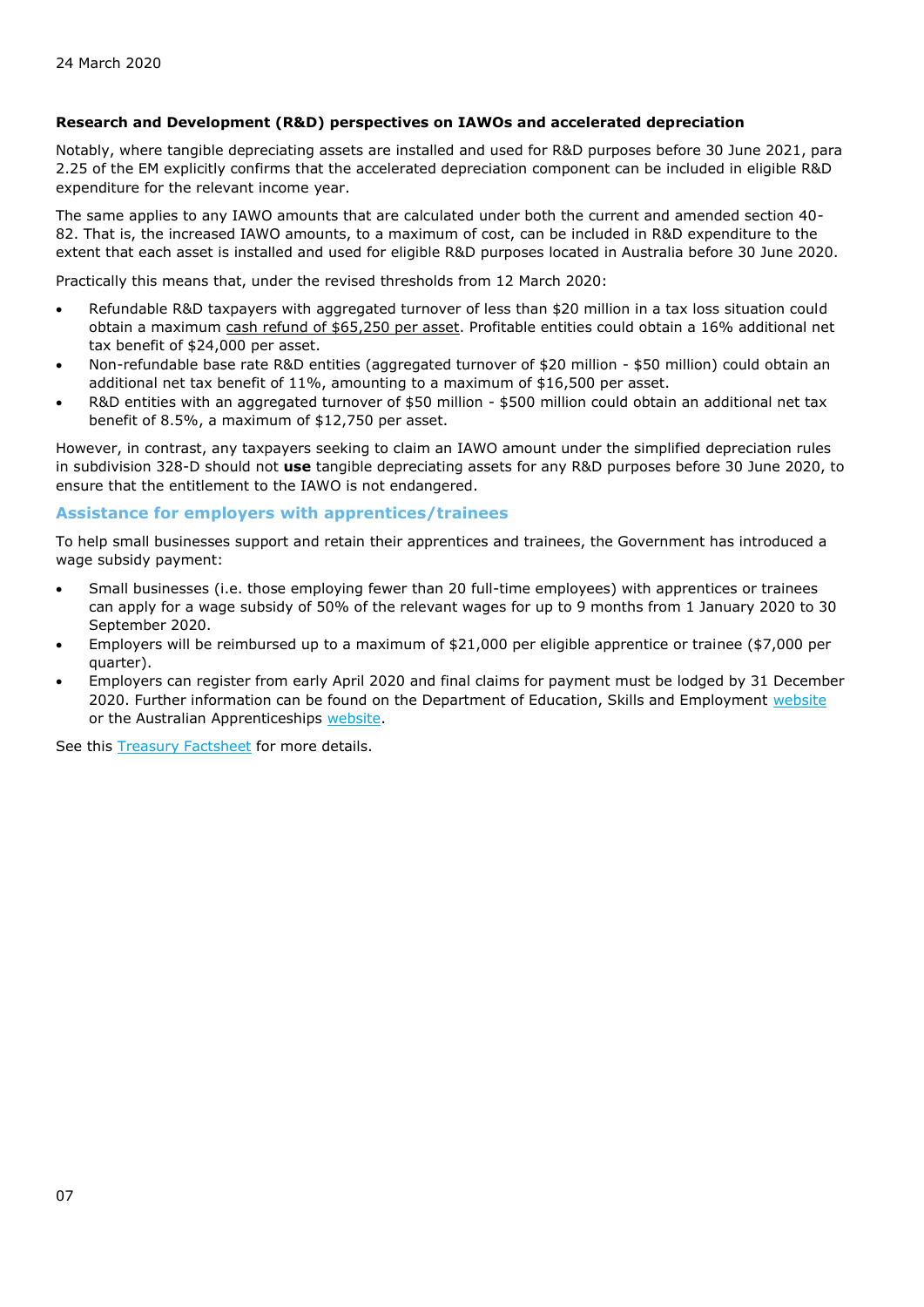### **Cash flow assistance for individuals**

#### **Temporary early access to superannuation**

- Eligible individuals will be able to access up to \$10,000 of their superannuation before 1 July 2020, in respect of the 2019-20 financial year. They will also be able to access up to a further \$10,000 from 1 July 2020 for the 2020-21 financial year.
- Eligible individuals are those that satisfy any one or more of the following requirements:
	- o They are unemployed;
	- $\circ$  They are eligible to receive a job seeker payment, youth allowance for jobseekers, parenting payment (which includes the single and partnered payments), special benefit or farm household allowance; or
	- o On or after 1 January 2020:
		- They were made redundant; or
		- Their working hours were reduced by 20 per cent or more; or
		- **.** In the case of a sole trader  $-$  their business was suspended or there was a 20 per cent or more reduction in turnover.
- The early superannuation payment accessed will be tax-free and the money withdrawn will not affect Centrelink or Veterans' Affairs payments. Applications are to be made directly to the ATO through *myGov*  from mid-April 2020.

See this **Treasury Factsheet** for more details.

#### **Support for retirees**

- Superannuation minimum drawdown requirements for account-based pensions and similar products are temporarily reduced by 50 per cent for the 2019-20 and 2020-21 income years.
- As of 1 May 2020, the upper social security deeming rate will be 2.25 per cent and the lower social security deeming rate will be 0.25 per cent.

See this **Treasury Factsheet** for more details.

#### **Support for households**

- Two separate \$750 payments will be provided to social security, veteran and other income support recipients and eligible concession card holders.
- The first payment (announced on 12 March 2020) will be available to people who are eligible payment recipients and concession card holders at any time from 12 March 2020 to 13 April 2020 inclusive.
- The second payment will be available to people who are eligible payment recipients and concession card holders on 10 July 2020.
- A person can be eligible to receive both a first and second support payment. However, they can only receive one \$750 payment in each round of payments, even if they qualify in each round of the payments in multiple ways.
- The payment will be exempt from taxation and will not count as income for the purposes of Social Security, Farm Household Allowance and Veteran payments.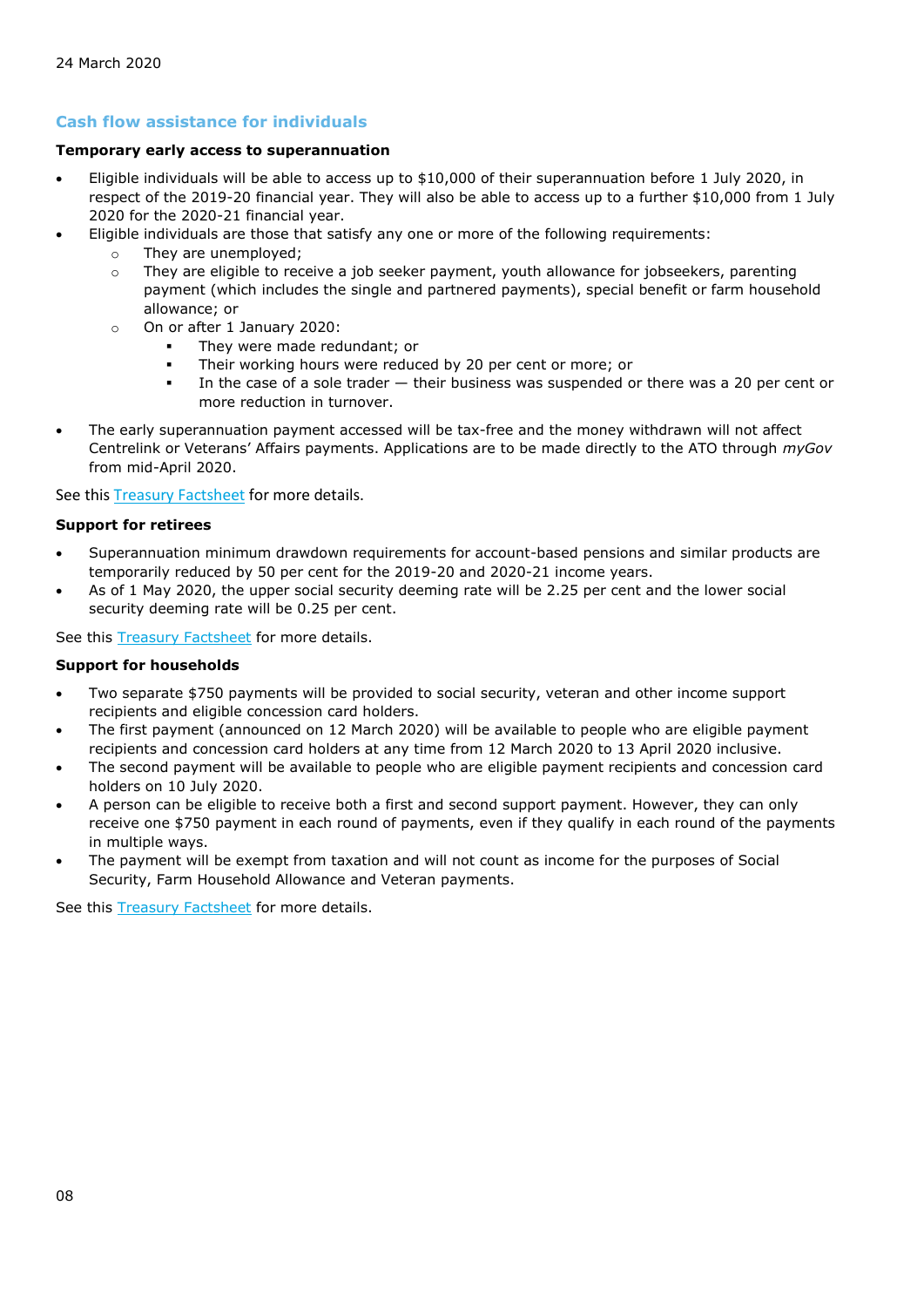#### **Other business considerations**

### **Temporary relief for financially distressed businesses**

Some safety net measures have been introduced to lessen the threat of actions that could unnecessarily push many otherwise profitable and viable businesses temporarily facing financial distress into insolvency. The elements of the package are:

- A temporary increase in the threshold at which creditors can issue a statutory demand on a company and the time companies have to respond to statutory demands they receive;
- A temporary increase in the threshold for a creditor to initiate bankruptcy proceedings, an increase in the time period for debtors to respond to a bankruptcy notice, and extending the period of protection a debtor receives after making a declaration of intention to present a debtor's petition;
- Temporary relief for directors from any personal liability for trading while insolvent; and
- Providing temporary flexibility in the *Corporations Act 2001* to provide targeted relief for companies from provisions of the *Act* to deal with unforeseen events that arise as a result of the Coronavirus health crisis.

For owners or directors of a business that are currently struggling due to COVID-19, the ATO will tailor solutions for their circumstances, including temporary reduction of payments or deferrals, or withholding enforcement actions including Director Penalty Notices and wind-ups.

See this [Treasury Factsheet](https://treasury.gov.au/sites/default/files/2020-03/Fact_sheet-Providing_temporary_relief_for_financially_distressed_businesses.pdf) for more details.

#### **Supporting the flow of credit**

- A 'Coronavirus SME Guarantee Scheme' will be introduced commencing early April 2020 until 30 September 2020. Under the scheme, the Government will provide a 50% guarantee on new loans made by SMEs with a turnover of up to \$50 million, for working capital purposes.
- The loans will have the following terms:
	- o Maximum of \$250,000 per borrower;
	- o Term of up to three years, with an initial 6-month repayment holiday; and
	- o In the form of unsecured finance.
- As part of the loan products available, the Government will encourage lenders to provide facilities to SMEs that only have to be drawn if needed by the SME. This will mean that the SME will only incur interest on the amount they draw down.
- In order to enable quicker and more efficient access to credit, the Government is providing an exemption from responsible lending obligations for lenders providing credit to existing small business customers. This exemption is for 6 months, and applies to any credit for business purposes, including new credit, credit limit increases and credit variations and restructures.
- The Reserve Bank of Australia (RBA) has announced a term funding facility for the banking system. Banks will have access to at least \$90 billion in funding at a fixed interest rate of 0.25 per cent.
- In addition, the RBA announced a further easing in monetary policy by reducing the cash rate to 0.25 per cent. It is also extending and complementing the interest rate cut by taking active steps to target a 0.25 per cent yield on 3-year Australian Government Securities.
- The Australian Office of Financial Management (AOFM) will be provided with \$15 billion to invest in structured finance markets used by smaller lenders, including non-Authorised Deposit-Taking Institutions (non-ADI) and smaller Authorised Deposit-Taking Institutions (ADI).
- The Australian Prudential Regulatory Authority has announced temporary changes to its expectations regarding bank capital ratios.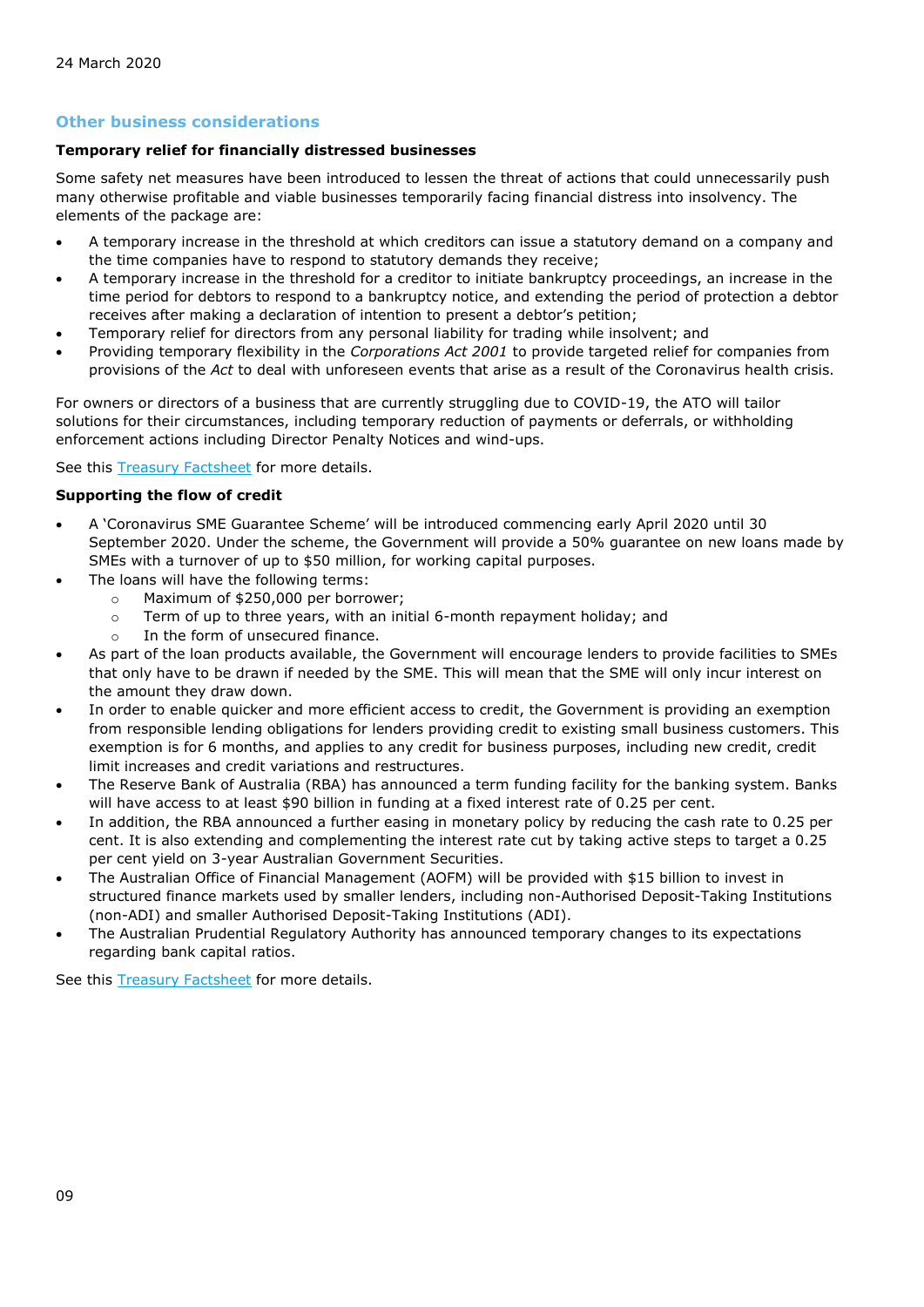### **Support from the banking sector**

- Australian banks rolled out a [Small Business Relief Package](https://www.ausbanking.org.au/banks-small-business-relief-package/) effective 23 March 2020, which:
	- o Includes a deferral of principal and interest repayments for all term loans and retail loans of a small business<sup>2</sup> customer for 6 months (interest will be capitalised); and
	- $\circ$  Will be open to all current small business customers of a participating member bank, where the customer has advised that its business is affected by COVID-19, in all sectors of the economy, and on an opt-in basis.
- Banks are also able to individually offer relief that extends beyond these minimum terms, such as temporarily increasing overdraft facilities for 12 months or reducing variable interest rates on small business loans. More details are available [here.](https://www.accc.gov.au/system/files/public-registers/documents/Interim%20Authorisation%20Decision%20-%2020.03.20%20-%20PR%20-%20AA1000475%20-%20ABA.pdf)

#### **Support for impacted sectors, regions and communities**

- The Government has put aside \$1 billion to support those regions and communities that have or will be disproportionately affected by the economic impacts of COVID-19, such as tourism, agriculture and education.
- The assistance will be provided through existing or newly established government programs.
- This measure will include the waiver of the environmental management charge for tourism businesses operating in the Great Barrier Reef and entry fees for Commonwealth National Parks.
- Assistance will also be targeted at programs that identify alternative export markets or supply chains.

<sup>&</sup>lt;sup>2</sup> A small business is generally defined in the Banking Code of Practice as if, at the time of applying for the relief, it has less than \$3 million total debt to all credit providers.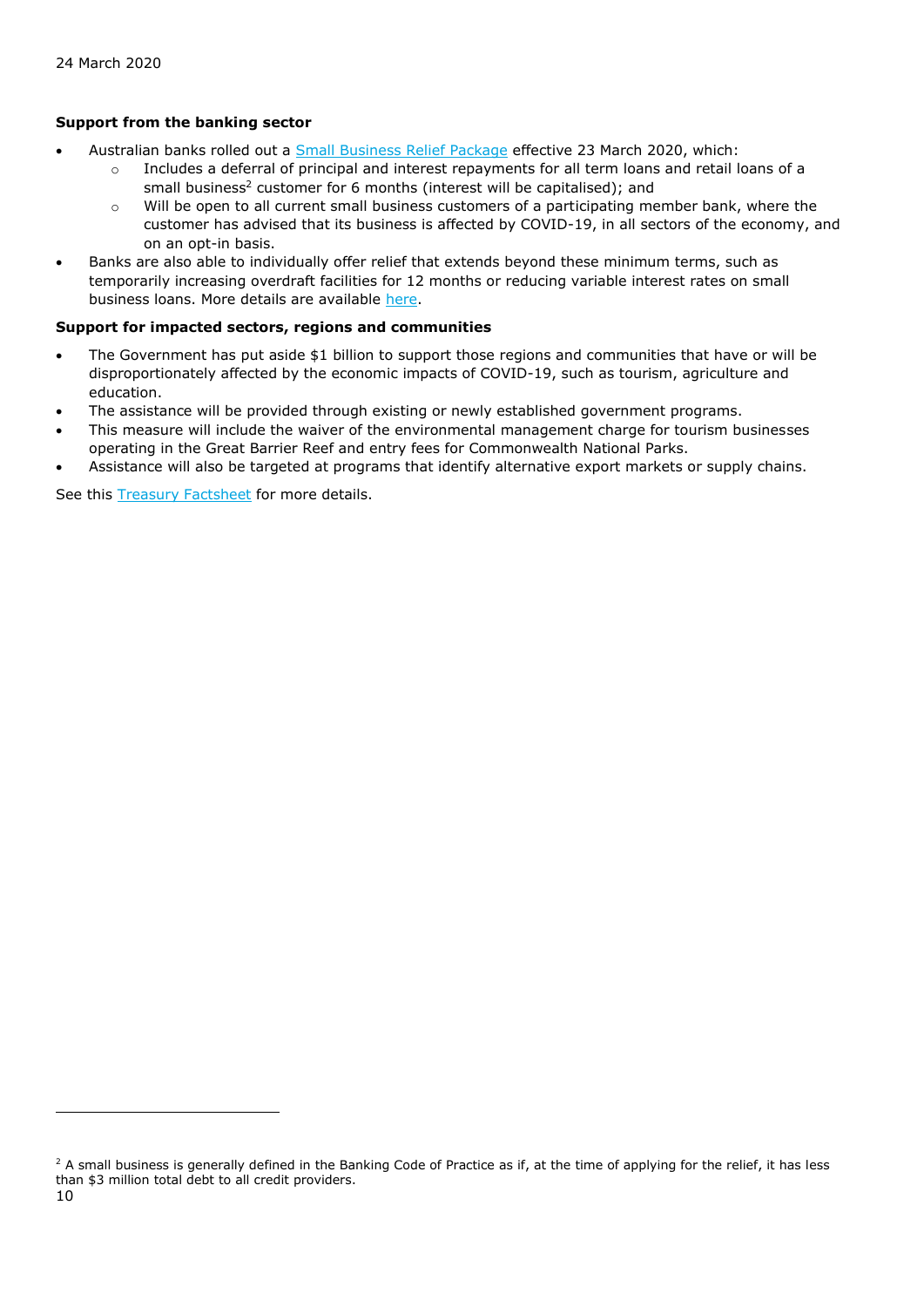#### **The ATO's response**

On 12 March 2020, the ATO announced various [Support measures to assist those affected by COVID-19.](https://www.ato.gov.au/Media-centre/Media-releases/Support-measures-to-assist-those-affected-by-COVID-19/) The ATO is also providing updated relevant information at its main [COVID-19 page.](https://www.ato.gov.au/Individuals/Dealing-with-disasters/In-detail/Specific-disasters/COVID-19/)

Unlike the bushfire relief measures, assistance measures for those impacted by COVID-19 will **not** be automatically implemented. All taxpayers (including large businesses) impacted are advised to contact your adviser or the ATO to discuss their situation.

Large taxpayers can also contact the Large Services Team or their existing dedicated ATO relationship manager within the Public Groups and Internationals business line of the ATO (refer Support for large business impacted [by COVID-19\)](https://www.ato.gov.au/Business/Business-bulletins-newsroom/General/Support-for-large-business-impacted-by-COVID-19/?utm_campaign=businessbulletins18Mar20&utm_source=newsletter&utm_medium=email&utm_content=article3).

The ATO is also preparing and updating a range of [frequently asked questions](https://www.ato.gov.au/Individuals/Dealing-with-disasters/In-detail/Specific-disasters/COVID-19/?anchor=COVID19frequentlyaskedquestions#COVID19frequentlyaskedquestions) on a range of issues. across the following areas:

- **Individuals**
- **Employers**
- Business  $-$  payments to us
- Business payments and reporting
- Interest and penalties
- Cancelled supplies and events
- International business
- Self-managed super funds

The ATO is to be applauded for the timely and practical approaches that have been announced. Jeremy Hirschhorn (Second Commissioner, Client Engagement Group) stated on LinkedIn that the ATO is *"trying our best to get tax obstacles out of the way, so you can focus on what's most important"* and *"don't agonise over academic or theoretical tax issues"* when asking the ATO for relief.

#### **Deferral of payments**

- The ATO has [announced](https://www.ato.gov.au/Media-centre/Media-releases/Support-measures-to-assist-those-affected-by-COVID-19/) that taxpayers can defer by up to six months the payment date of amounts due through the BAS (including PAYG instalments), income tax assessments, Fringe Benefits Tax (FBT) assessments and excise.
- Lodgements are still required to be made on time, and the usual process for applying for lodgement deferrals continue to apply.
- Employers will still need to meet their ongoing super guarantee obligations for their employees.

#### **PAYG instalments**

- The ATO has announced [\(here](https://www.ato.gov.au/Media-centre/Media-releases/Support-measures-to-assist-those-affected-by-COVID-19/) and [here\)](file:///C:/Users/dnirmalsingh/AppData/Local/Microsoft/Windows/INetCache/Content.Outlook/2PW6IDE7/here) that quarterly PAYG instalment payers can vary their PAYG instalment amounts to nil for the March 2020 quarter. They can do so through their activity statements and should use 'Code 23 - significant change in trading conditions' or 'Code 26 - financial market changes' as the reasons for the variation.
- Businesses that vary their PAYG instalment to nil can also claim a refund for any instalments made for the September 2019 and December 2019 quarters, at item 5B of the March 2020 activity statements. Given that there are usually large PAYG instalments paid by SGEs, the refunds may take longer to process.
- Taxpayers can also consider discussions with the ATO regarding any issues in meeting other tax payment dates, including PAYG liability in respect of salaries.

#### **Cash flow assistance by converting to monthly GST reporting**

• Businesses on a quarterly reporting cycle can opt into monthly GST reporting in order to get quicker access to GST refunds they may be entitled to.

#### **Other measures**

- Remitting interest and penalties, incurred after 23 January 2020, that have been applied to tax liabilities.
- Affected businesses can enter into low interest payment plans to settle their ongoing and existing tax liabilities.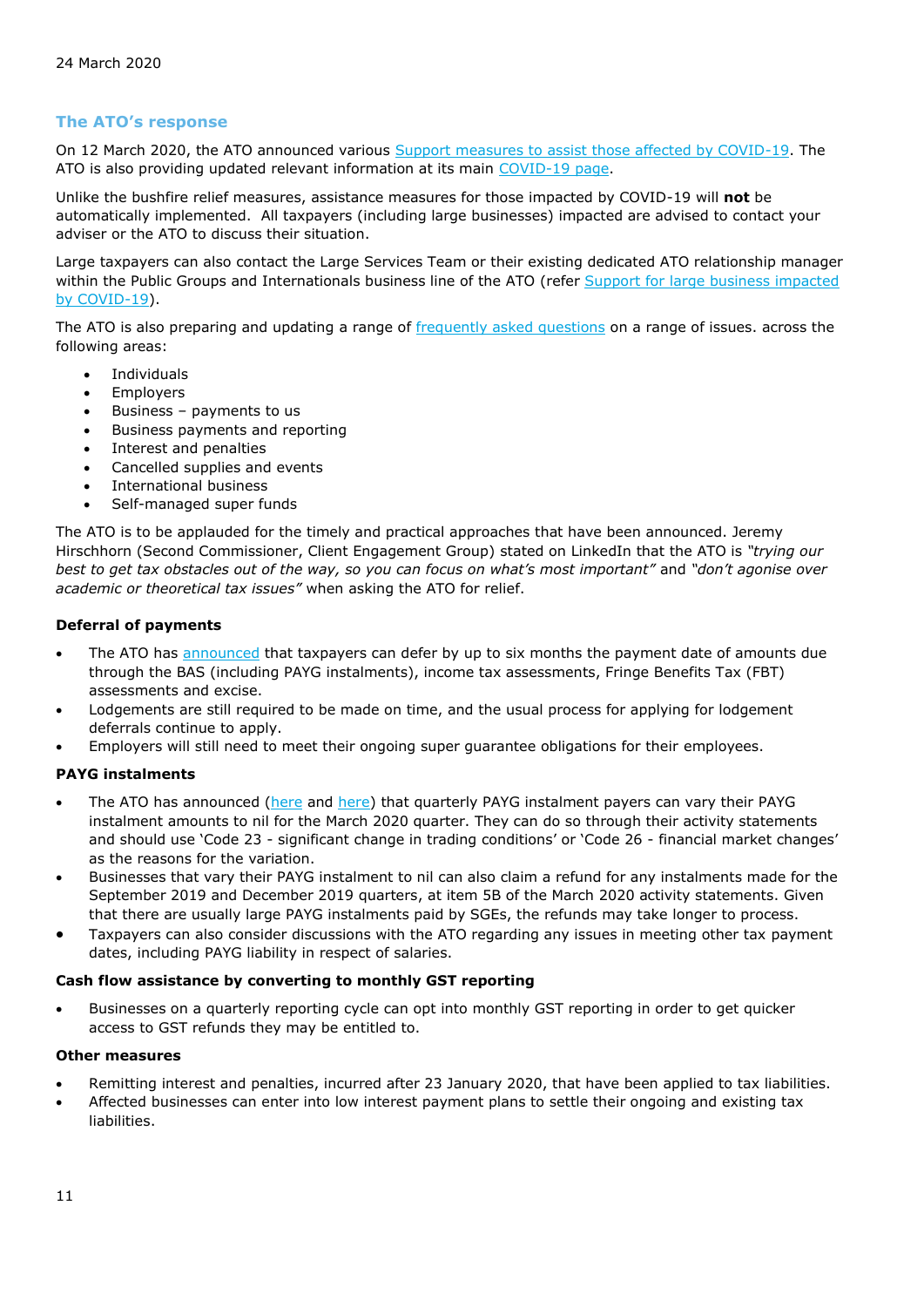#### **ATO: frequently asked questions**

In addition to the administrative measures announced, the ATO has released guidance dealing with practical issues emerging as a result of COVID-19. The guidance is provided in the form of [questions and answers,](https://www.ato.gov.au/Individuals/Dealing-with-disasters/In-detail/Specific-disasters/COVID-19/?page=2#COVID_19_frequently_asked_questions?utm_campaign=businessbulletins18Mar20&utm_source=newsletter&utm_medium=email&utm_content=article1) which will be updated regularly. Some of the key issues address are summarised below.

#### Employers and employees

The guidance for employers and employees deals with circumstances where employees are required to remain in Australia, or remain outside Australia, for longer periods than originally intended due to the impacts of COVID-19 on travel.

In summary, the ATO has indicated that it would not expect an employee's Australian tax obligations should change, if they are required to spend more time in Australia but would ordinarily reside outside Australia, or spend more time outside Australia and ordinarily reside in Australia, provided they intend to return to their ordinary residence as soon as they are able to.

- This means for Australian based employees:
	- o They remain subject to Australian income tax; and
	- $\circ$  All employers are expected to continue to withhold and remit Australian PAYG withholding income tax from salary and wages paid to those employees and continue to make Australian superannuation contributions for the benefit of those employees, as if the employees were still in Australia.
- Conversely for foreign-based employees working temporarily in Australia 'for some weeks or months':
	- o They remain non-resident if they ordinarily reside overseas and intend to return home as soon as they are able to;
	- o Salary related to working in Australia **for less than three months** will not be taxable in Australia (longer periods up to 183 day could also be exempt, where there is an applicable double tax agreement);
	- o Foreign employers will not be expected to register for PAYG withholdings merely because a foreign employee is now working in Australia, provided the employee intends to leave before 30 June 2020.

There is no change in superannuation obligations. This means employers are expected to make superannuation contributions for employees working in Australia or overseas, unless a relevant exemption applies.

#### FBT

There is also guidance on the application of the 'medical emergency' FBT concessions for travel and accommodation where for example the employees were located in a high-risk area and have been relocated or required to self-isolate.

The ATO has clarified that emergency accommodation, food, transport or other assistance provided to employees affected by COVID-19 in addition to their salary or wages will generally be exempt from FBT, if the benefit is provided for their immediate relief. This may also include:

- Temporary emergency meals, food supplies and accommodation for employees stranded overseas due to travel restrictions;
- Flights for employees posted overseas to return to Australia.

Exemptions from FBT for emergency health care provided to employees only applies to healthcare treatment provided:

- By an employee of yours (or an employee of a related company),
- On your premises (or premises of the related company), or
- At or adjacent to an employee's worksite.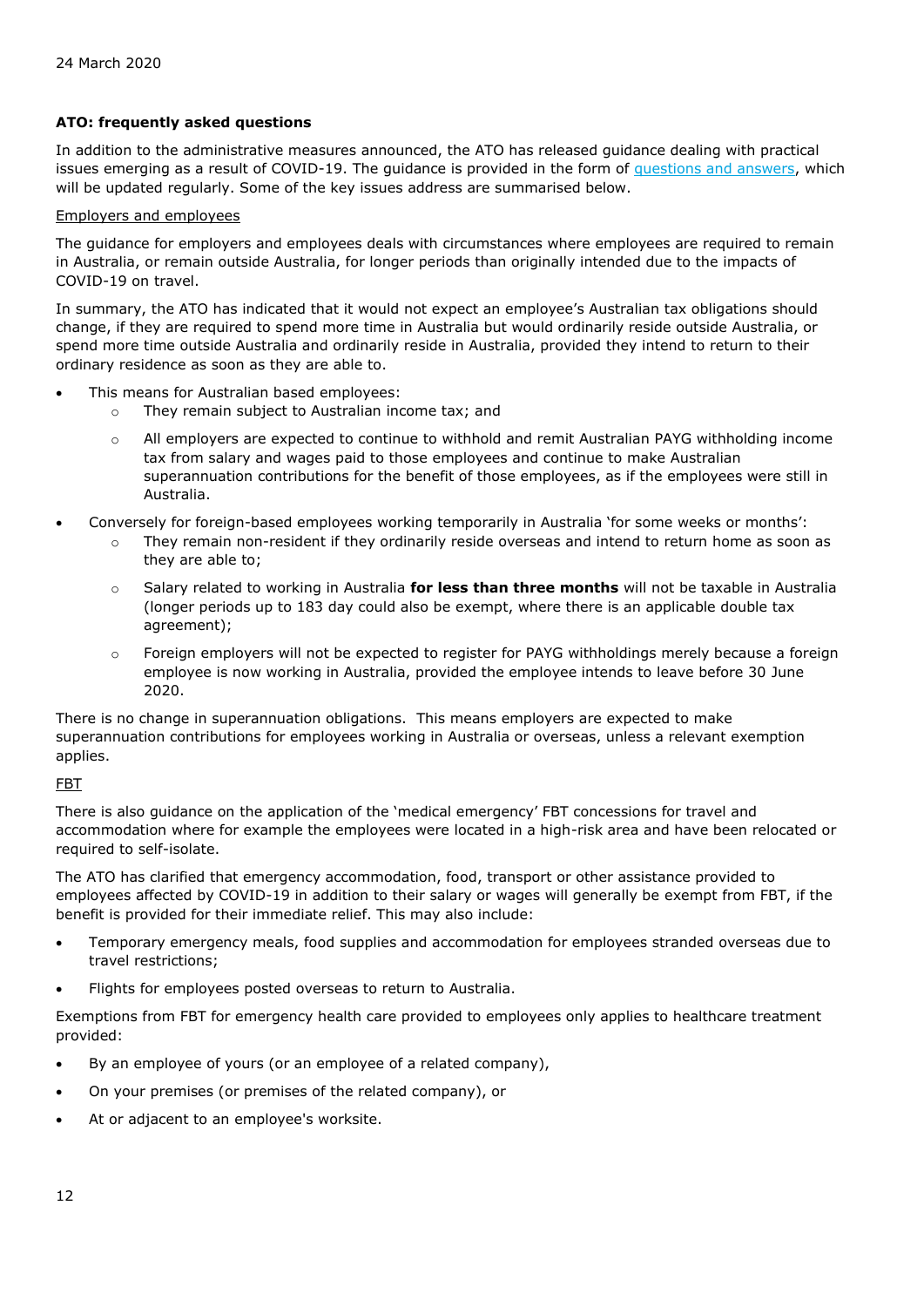FBT will apply to payments made by the employer for their employees' ongoing medical or hospital expenses. However, the cost for transporting their employee from the workplace to seek medical assistance is exempt from FBT.

#### Home office expenses and other fringe benefits

The guidance relating to the increased working from home circumstances are two-fold, covering both employees (income tax) and employers (FBT).

For employees, the ATO has clarified that they may claim a tax deduction for the running expenses incurred in connection with increased working from home, such as expenses associated with heating, cooling and lighting in the work area, phone and internet and other running expenses.

**The guidance for employers clarifies that the provision of other benefits to employees in addition to their salary and wages such as laptops, portable printers or other portable electronic devices to enable them to work from home or from another location will usually be exempt from FBT if they are used primarily for the purposes of the employee's employment.** The minor benefits exemption may apply for minor, infrequent and irregular benefits of less than \$300.

**Employers will also not have to pay FBT where they have borne non-refundable costs for employees to attend events that have been cancelled because of COVID-19. According to the ATO,** this is an arrangement between the employer and event organisers, and no fringe benefit has been provided.

However, if the employee was liable to pay for their attendance at the event which was cancelled, and the employer reimbursed them for the costs they incurred, the employer may have to pay FBT as they are providing an expense payment benefit - unless the otherwise deductible rule applies.

#### International tax

The international tax Q&A matters to date address the increased risk of Australian residency or permanent establishment status for foreign incorporated companies.

With respect to tax residency, a foreign incorporated company will be an Australian resident if it carries on business in Australia, and it has Central Management and Control (CMAC) in Australia. The general ATO position on this can be found at [Taxation Ruling TR 2018/5](https://www.ato.gov.au/law/view/document?docid=TXR/TR20185/NAT/ATO/00001) and [PCG 2018/9.](https://www.ato.gov.au/law/view/document?DocID=COG/PCG20189/NAT/ATO/00001) As a general matter, the holding of Board meetings in Australia may result in the company being an Australian resident for Australian tax purposes.

The ATO has indicated that where a foreign incorporated company holds board meetings in Australia, or directors attending board meetings from Australia, and the only reason for this is because of impacts of COVID-19, the ATO will not apply compliance resources to determine if CMAC is in Australia.

In addition, the ATO has indicated that the impacts of COVID-19 will not, in itself, result in a foreign incorporated company having an Australian permanent establishment if it meets all the following:

- The foreign incorporated company did not have a permanent establishment in Australia before the impacts of COVID-19.
- There are no other changes in the company's circumstances.
- The unplanned presence of employees in Australia is the short-term result of them being temporarily relocated or restricted in their travel as a consequence of COVID-19.

It is expected that the ATO will continue to issue further guidance as there are additional developments with respect to COVID-19.

#### Goods & Services tax

The Goods & Services Tax (GST) guidance from the ATO relates to the implications of cancelled events on which GST has been collected and paid to the ATO.

Taxpayers who have provided their customers with a reimbursement due to such cancelled events can make a decreasing adjustment to reduce the amount of GST payable in their next activity statement. However, the claim cannot be made until the customer has been refunded or reimbursed, either through a monetary payment in money, the setting off of mutual liabilities or the issuing of a voucher.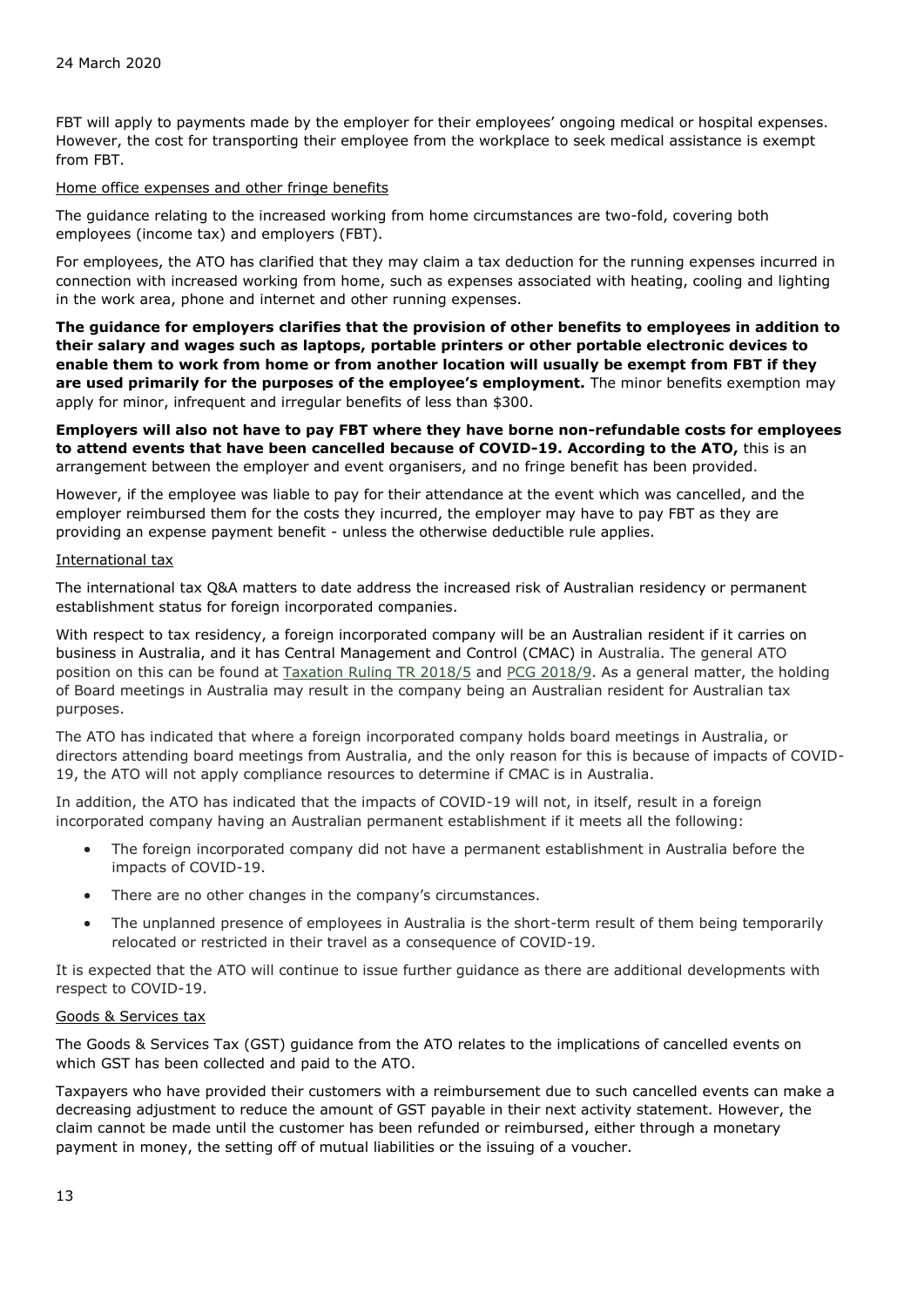#### **State government measures**

#### **Victoria**

- **Full payroll tax waiver for 2019-2020**: Small and medium businesses with a payroll of less than \$3 million will have their 2019-2020 payroll tax waived. The eligibility threshold applies to each employer, so any member of a group that pays taxable wages of less than \$3 million per annum will be eligible. Payroll tax already paid for 2019-2020 will be refunded. Payroll tax returns must still be lodged for the remainder of 2019-2020.
- **Payroll tax deferral for first quarter of 2020-2021**: Small and medium businesses with a payroll of less than \$3 million will be able to defer paying their payroll tax for the first three months of 2020-2021 until 1 January 2021.
- **Deferral of 2020 land tax**: Eligible small businesses will be able to defer paying their 2020 land tax until after 31 December 2020. Payment will be required in full by 31 March 2021. To be eligible, a landowner must have at least one non-residential property and total taxable landholdings below \$1 million.

#### **Other measures to support Victorian businesses and jobs** include:

- A \$500 million *Business Support Fund* to provide support to businesses in most-affected sectors (e.g. hospitality, tourism, accommodation, retail, arts and entertainment), particularly those businesses that are too small to benefit from the payroll tax measures.
- Small businesses and affected venues in the hospitality sector will have their 2020 liquor licensing fees waived. Businesses that have already paid their 2020 fees will be reimbursed.
- Commercial tenants in government buildings will be able to apply for rent relief.
- The Government will pay all outstanding supplier invoices within five business days.
- A hotline for businesses dealing with challenges posed by the COVID-19 outbreak, to provide information about support services, including those available through Business Victoria to help businesses develop business continuity and recovery plans, and how to access financial support available through the national stimulus package.
- A \$500 million *Working for Victoria Fund* to help workers who have lost their jobs find new employment, including work cleaning public infrastructure or delivering food.

Announcements/further details about these measures can be viewed [here,](https://www.premier.vic.gov.au/economic-survival-package-to-support-businesses-and-jobs/) [here](https://www.sro.vic.gov.au/news/new-tax-measures-support-businesses) and [here.](https://www.premier.vic.gov.au/hotline-help-for-businesses-dealing-with-covid-19-impacts/)

#### **New South Wales**

- Businesses with total group Australian taxable wages of up to \$10 million will have their **annual payroll tax liability reduced** by 25% when the annual reconciliation is lodged (due by 28 July 2020).
- **Increase in payroll tax threshold brought forward:** The proposed increase of the payroll tax threshold to \$1 million (currently \$900,000) will be brought forward 12 months and apply from 1 July 2020.
- **Fees/charges waiver:** A range of unspecified fees and charges will be waived for small businesses including bars, cafes, restaurants and trade persons.

**Other measures to support NSW businesses and jobs**: \$1 billion dollars has been allocated by the government to:

- Employ additional cleaners of public infrastructure such as transport assets, schools and other public buildings.
- Bring forward maintenance on public assets including social housing and crown land fencing
- Bring forward capital works and maintenance.

Announcements/further details about these measures can be viewed [here](https://www.nsw.gov.au/your-government/the-premier/media-releases-from-the-premier/2-3-billion-health-boost-and-economic-stimulus/) and [here.](https://www.smallbusiness.nsw.gov.au/get-help/covid-19-coronavirus-information-small-business-owners)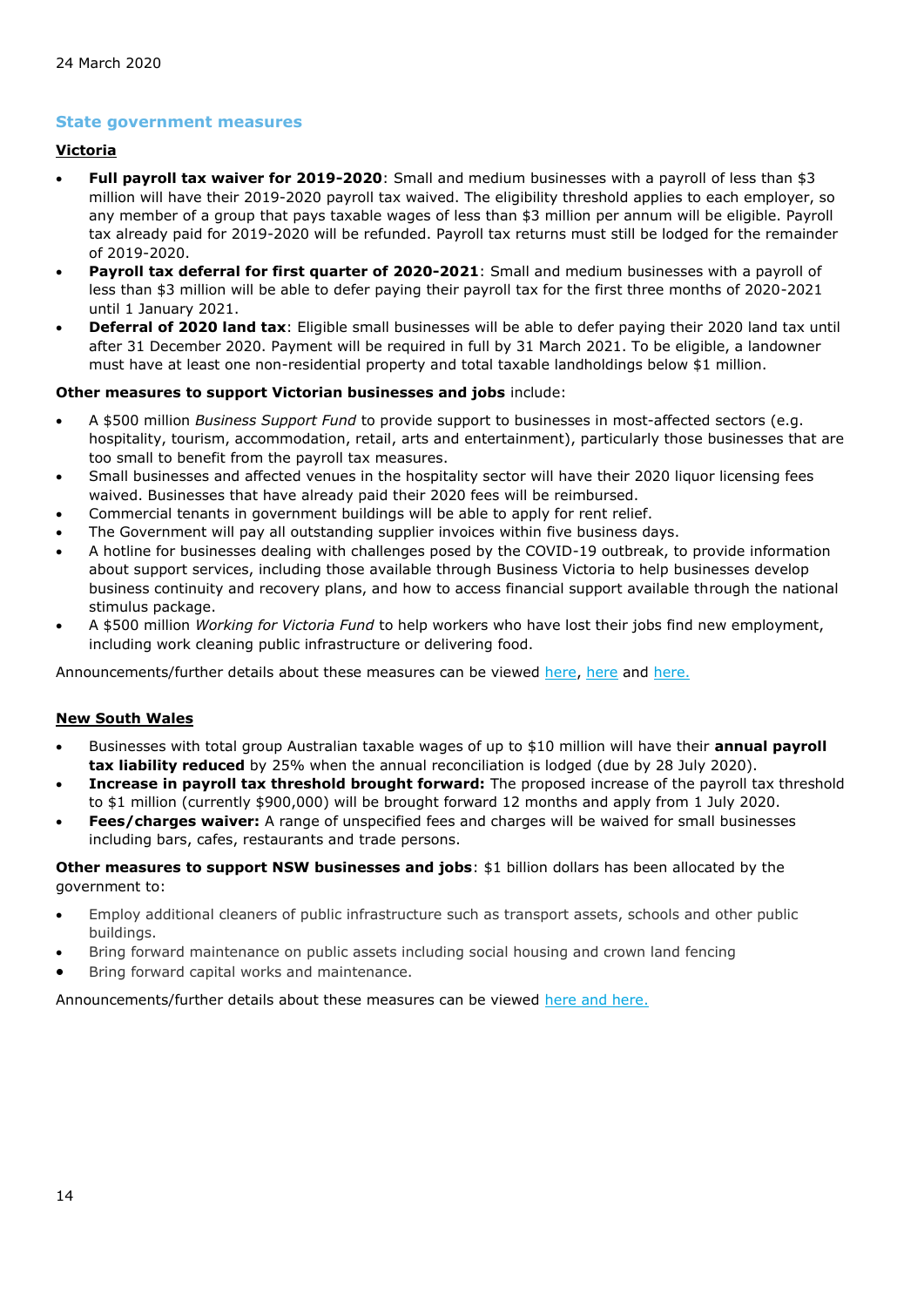#### **Queensland**

#### **Payroll tax relief**

Businesses that pay \$6.5 million or less in Australian taxable wages (on a grouped or ungrouped basis), may apply for the following relief:

- A refund of their payroll tax paid or payable for January and February 2020,
- A payroll tax holiday (i.e. no payroll tax to be paid) for three months (March through May), and
- Deferral of payroll tax for the remainder of the 2020 calendar year.

Businesses that pay more than \$6.5 million in Australian taxable wages (on a grouped or ungrouped basis), and have been negatively affected (directly or indirectly) by COVID-19, can apply for:

- A refund of their payroll tax paid or payable for January and February 2020, and
- Deferral of payroll tax for the 2020 calendar year.

A business is regarded as directly or indirectly affected by COVID-19 if their current turnover, profit, customers, bookings, retail sales, supply contracts or other factors are negatively affected compared with normal operating conditions.

Matters for eligible businesses to note:

- Applications for the payroll tax refund/holiday must be made before 31 May 2020
- Payroll tax returns will still need to be lodged as normal (without paying)
- Businesses that have already applied for the previously announced six-month deferral, do not need to reapply – the deferral period will be extended
- Deferred payroll tax will be payable by 14 January 2021.

#### **Other measures to support Queensland businesses and jobs**

Other measures announced by the Queensland government include:

- COVID-19 jobs support loans, i.e. low interest loans of up to \$250,000, with an initial 12-month interest free period, to help businesses retain staff and maintain operations
- Sole traders and small and medium businesses that consume less than 100,000 kilowatt hours will receive a \$500 rebate off energy bills
- Businesses that rent premises from the Queensland government may be eligible for rent relief (eligibility details pending)
- Waiver of liquor licencing fees for venues that have had to close due to COVID-19
- Market diversification and resilience grants are available for Queensland agriculture, food and fishing exporters and their critical supply chain partners, and industry organisations working with exporters.

Announcements/further details about these measures, and applications for payroll tax relief and deferral, can be viewed [here,](http://statements.qld.gov.au/Statement/2020/3/24/palaszczuk-government-unveils-4-billion-package-to-support-health-jobs-households-and-queensland-businesses) [here](https://www.business.qld.gov.au/running-business/employing/payroll-tax/lodging/coronavirus-tax-relief) and [here.](https://www.business.qld.gov.au/starting-business/advice-support/support/novel-coronavirus)

#### **Western Australia**

- **Increase in payroll tax threshold brought forward:** The proposed increase of the payroll tax threshold to \$1m (currently \$950,000) will be brought forward 6 months and will apply from 1 July 2020.
- **Payroll tax payment deferral:** Small and medium businesses (annual Australian wages of less than \$7.5 million) which have been directly affected by COVID-19 compared to normal operating conditions can apply to defer payments and lodging returns to 21 July 2020.
- **One-off grant of \$17,500:** A one-off grant of \$17,500 will automatically be paid to businesses with annual Australian taxable wages between \$1 million and \$4 million. For grouped businesses, a single grant will be paid to the designated group employer. Grants will be paid from July 2020.

Announcements/further details about these measures can be viewed [here](https://www.mediastatements.wa.gov.au/Pages/McGowan/2020/03/COVID-19-economic-response-Relief-for-businesses-and-households.aspx) and [here.](https://www.wa.gov.au/government/announcements/covid-19-payroll-tax-relief)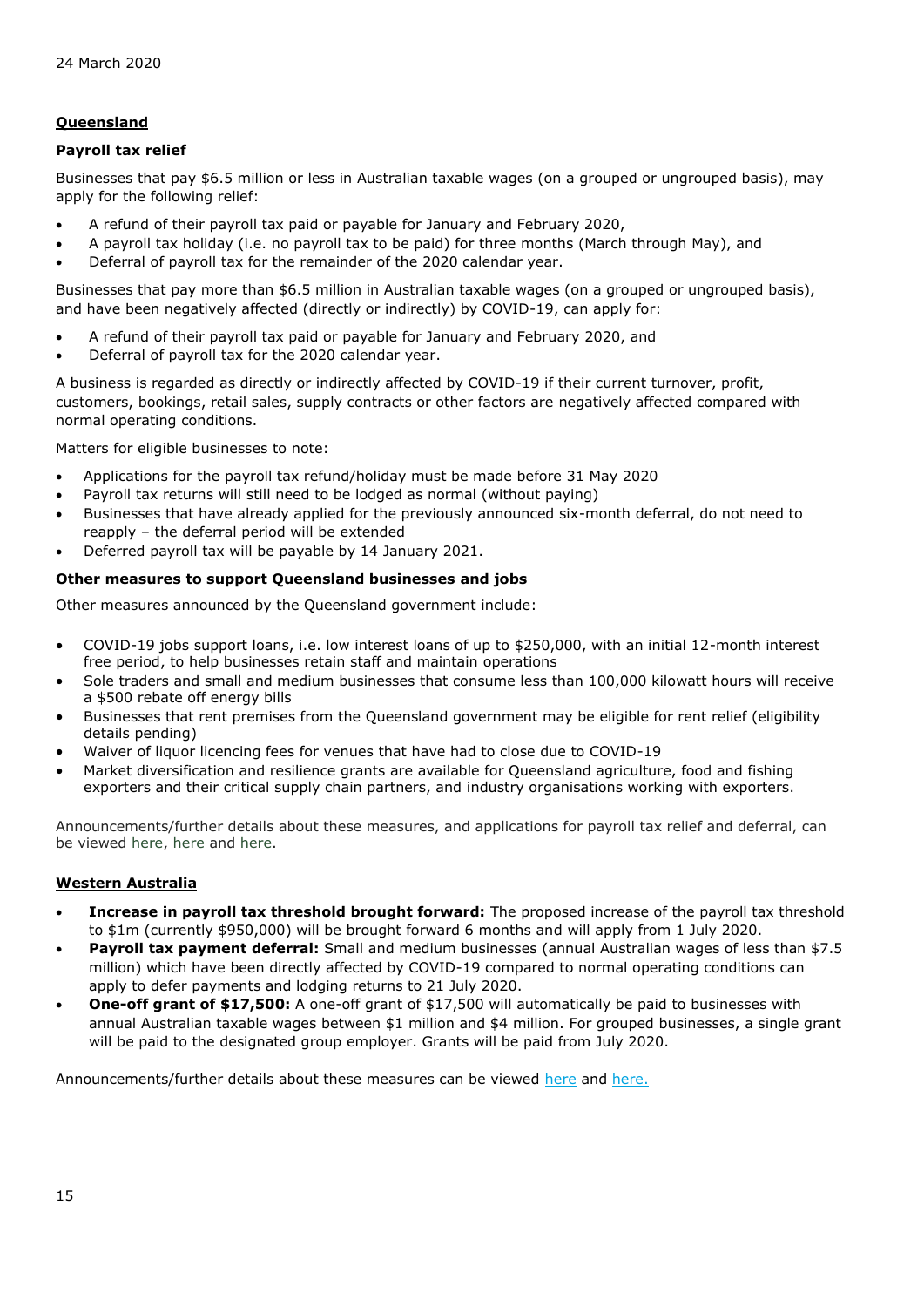### **Tasmania**

#### • **Payroll tax waivers/rebate**

- $\circ$  Payroll tax liabilities for the four months March June 2020 will be waived for businesses in the hospitality, tourism and seafood industries, and returns will not be required to be lodged for March, April and May.
- $\circ$  Other businesses with payrolls of up to \$5 million that have been affected by COVID-19 will be able to apply to have their payroll tax waived for April – June 2020.
- $\circ$  A 12-month payroll tax rebate will be available for businesses that employ a person aged 24 or younger between April and December 2020.
- **Business fees:** The following fees will be waived/reduced:
	- o Annual fees and levies for abalone divers and for rock lobster, giant crab and fin fishers will be waived for 12 months.
	- o Tourism operator lease, license and entry fees in relation to national parks and wilderness areas in Tasmania will be waived for April – June 2020.
	- $\circ$  Liguor licencing fees for 2020 will be reduced by 50% and all application fees for 2020 waived, back dated to 1 January 2020.

#### **Other measures to support Tasmanian businesses and jobs** include:

- **Small business grants program – new apprentices/trainees:** One-off grants of \$5,000 will be available for small businesses that hire an apprentice or trainee in the tourism, hospitality, building and construction, or manufacturing industries.
- **Interest-free loans:** The Tasmanian government will offer loans to businesses in the hospitality, tourism, seafood production and exports sectors with a turnover of less than \$5 million, for the purpose of purchasing equipment or restructuring business operations. The loans will be interest-free for three years.
- **Government payables and receivables – small business cashflow assistance:** Unless otherwise required by contractual arrangements, payment terms for payments **by** government agencies will be reduced from the normal 30 days to 14 days and extended to 90 days from 30 days for payments **to** government agencies.

Announcements/further details about these measures can be viewed [here,](http://www.premier.tas.gov.au/releases/ministerial_statement_covid-19_response_measures) [here](https://www.business.tas.gov.au/__data/assets/pdf_file/0006/226248/Stimulus_package_-_COVID-19_Fact_Sheet.pdf) and [here.](https://www.sro.tas.gov.au/Documents/Coronavirus%20payroll%20tax%20measures%20factsheet.pdf)

#### **Northern Territory**

To date the Northern Territory (NT) government has not announced any tax related relief measures. However, several measures directly or indirectly supporting NT businesses and jobs have been announced.

- **Business Improvement Scheme:** Eligible businesses can apply for an initial \$10,000 grant for upgrades or equipment for their business, with an additional \$10,000 available if they contribute \$10,000 of their own money. The upgrades and purchases must be from another NT business.
- **Business Structural Adjustment package**: Eligible businesses can apply for assistance to adjust to the "100 person" rule (i.e. for non-essential indoor gatherings), or to establish or upgrade their online presence to adjust to changing consumption behaviours.
- **Immediate Works Grant scheme reintroduced**: Eligible incorporated not-for-profit and community organisations and clubs can apply for grants up to \$50,000 to undertake repairs, renovations and upgrades to their premises or facilities. Organisations who contribute their own money can receive an additional grant of up to \$50,000 (i.e. paid on a dollar-for-dollar matching basis for organisation contributions up to \$50,000).
- **Home improvement grant scheme**: Payment of a \$6,000 grant for NT homeowners and landlords who contribute \$2,000 toward home improvements; payment of a \$4000 grant if a \$1,000 homeowner/landlord contribution is made.
- **Freezing all government fees and charges:** Fees and charges (i.e. including those for electricity, water and car registration) will be frozen until 1 July 2021.

Announcements/further details about these measures can be viewed [here.](http://newsroom.nt.gov.au/mediaRelease/32101)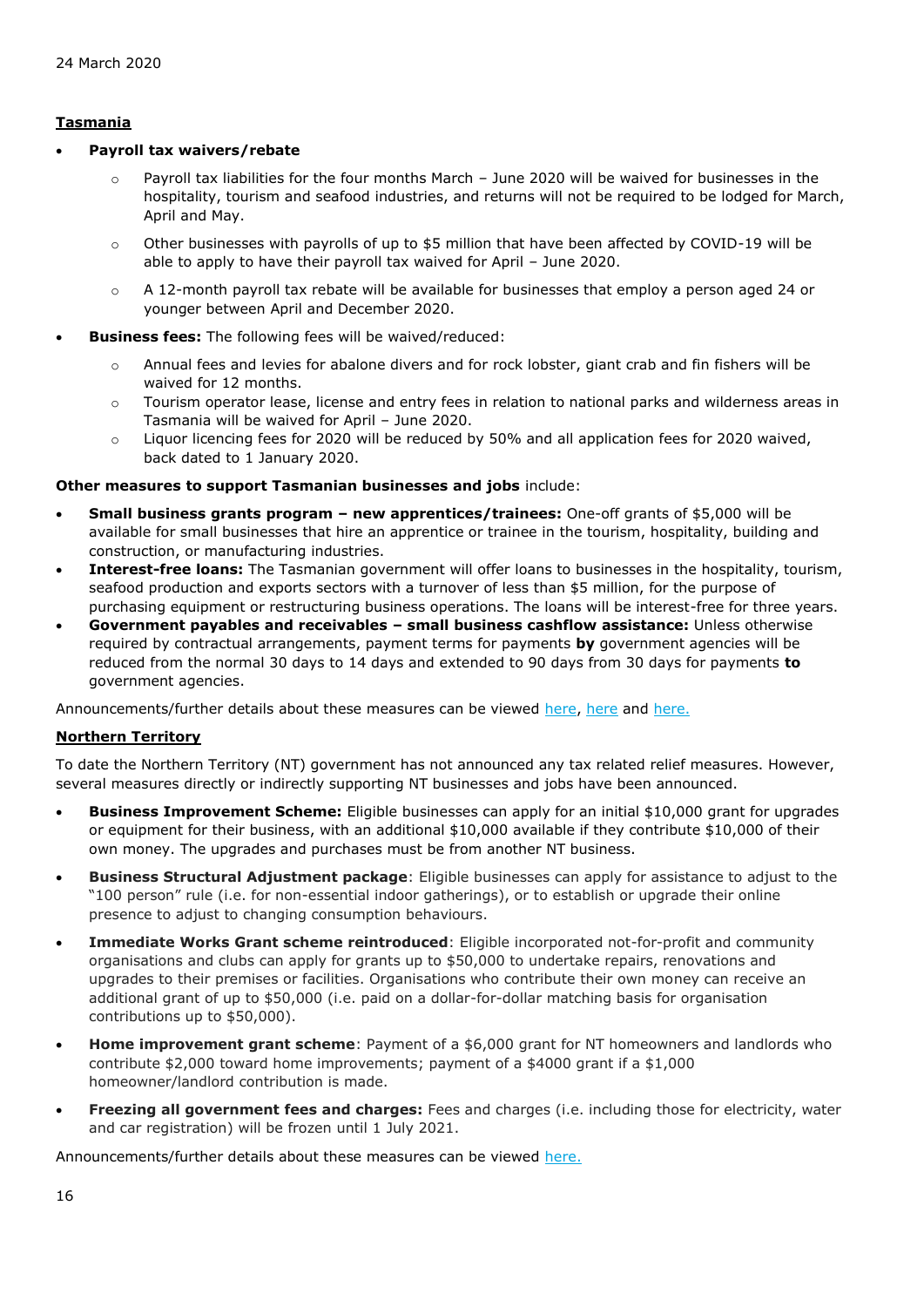### **Australian Capital Territory**

- For businesses that own their premises, a rebate of \$2,622 (i.e. the fixed charge component) will be provided for 2019-2020 commercial rates for properties with an average unimproved value below \$2 million
- For businesses that lease their premises:
	- $\circ$  Six-month waiver of payroll tax (for April to September 2020) for employers in the hospitality, creative arts and entertainment industries.
	- $\circ$  Licenced venues will receive a 12-month waiver of their food business registration and on-licence liquor licencing fees from 1 April 2020, and outdoor dining fees for 2020-2021 will be waived. Where food business registration has been prepaid for more than one year in advance, an extra 12 months will be added to the license.
	- $\circ$  \$750 rebate for small business owners with electricity usage below 100 megawatts per year, to assist with power costs (automatically applied to next electricity bill).
- From 1 July 2020, interest-free deferral of 2020-2021 payroll tax will be available to businesses of all kinds with group annual Australian taxable wages below \$10 million. Interest free treatment will apply to deferred amounts paid before 1 July 2022.

#### **Other measures to support ACT businesses and jobs** include:

- ACT government agencies prioritising the processing of development applications; more staff assessing development applications.
- Immediate expenditure of \$20 million on infrastructure projects and maintenance on local schools, roads, and public transport.
- Freezing of several government fees and charges, including the fire and emergency services levy, public transport, vehicle registration and parking fees.
- Additional funding for dead tree removal and replacement to redeploy existing government contractors affected by event cancellations.
- An extra \$500,000 of grants funding for the arts sector.
- Additional funding to support ACT clubs to keep staff employed at the award rate.
- Expedited payment of invoices by ACT government agencies to provide cashflow support for small to medium businesses.

Announcements/further details about these measures can be viewed [here](https://www.cmtedd.act.gov.au/open_government/inform/act_government_media_releases/barr/2020/initial-economic-survival-package-to-support-territory-economy) and [here,](https://apps.treasury.act.gov.au/budget/covid-19-economic-survival-package/local-business-and-industry).

#### **South Australia**

The following measures have been announced:

- A \$350 million construction-focused [economic stimulus package.](https://www.premier.sa.gov.au/news/media-releases/news/unprecedented-response-and-economic-stimulus-to-drive-sa-jobs,-economy-in-wake-of-bushfires,-coronavirus2) Projects to be funded under the package must meet certain criteria, including the ability to start works within a short period of time, be labourintensive and/or require significant local purchasing of materials, services and supplies.
- Small businesses in South Australia will be given **up to \$5,000 in state government funding** to hire trainees/apprentices, as part of a \$12 million skills package to boost local jobs. Details can be viewed [here.](https://www.premier.sa.gov.au/news/media-releases/news/funding-boost-for-businesses-to-continue-skills-training-in-challenging-times)

Deloitte is committed to helping businesses manage and mitigate their risks, and recover from the COVID-19 pandemic.

Visit our external site, [Combating Covid-19 with Resilience,](https://www2.deloitte.com/global/en/pages/about-deloitte/topics/combating-covid-19-with-resilience.html) for articles and thought leadership pieces from around the world on a variety of matters including 'Evaluate working capital and liquidity requirements', 'COVID-19: Managing supply chain risk and disruption' and 'Practical workforce strategies that put your people first'.